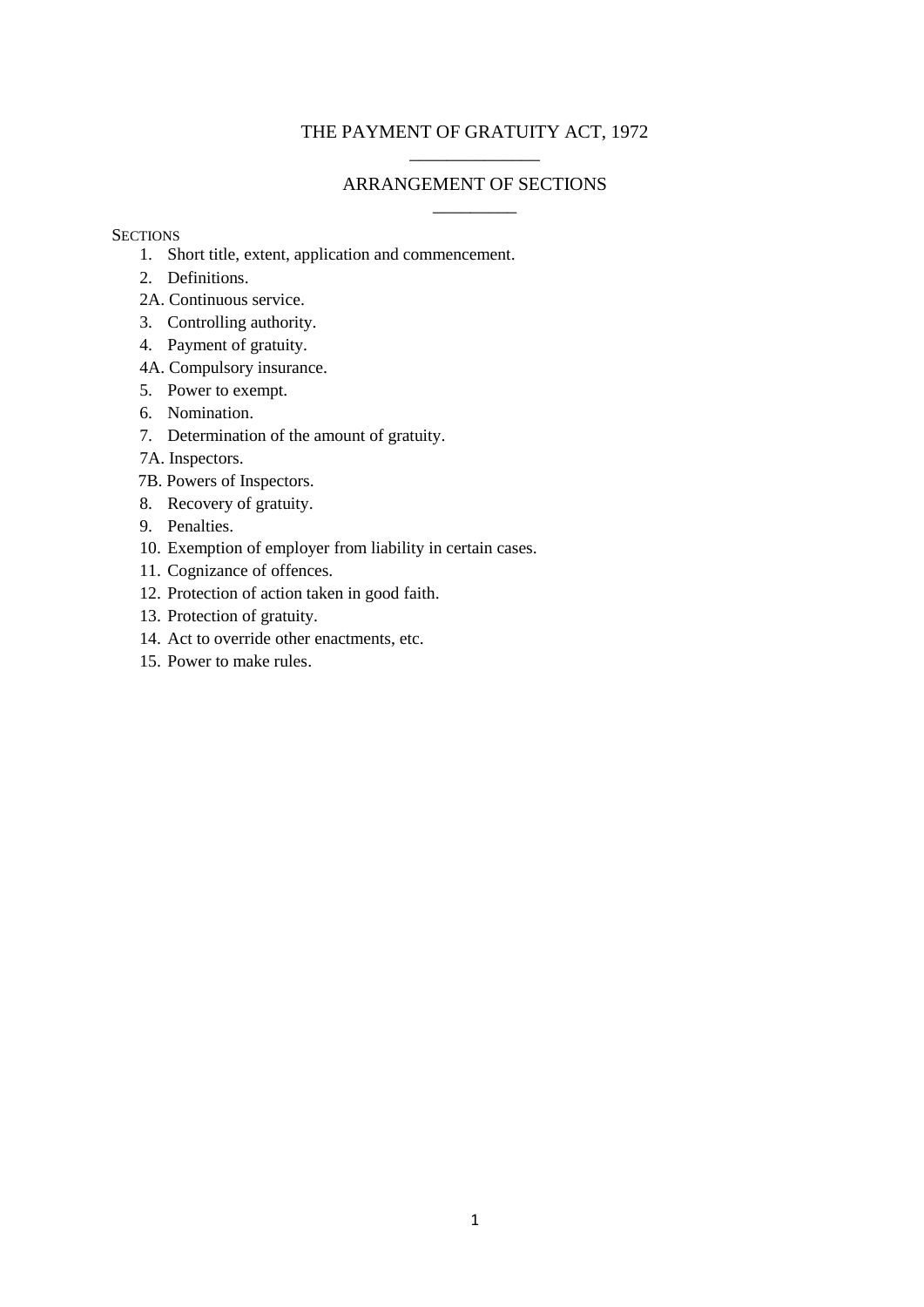#### THE PAYMENT OF GRATUITY ACT, 1972

### ACT NO. 39 OF 1972

#### [21*st August*, 1972.]

An Act to provide for a scheme for the payment of gratuity to employees engaged in factories, mines, oilfields, plantations, ports, railway companies, shops or other establishments and for matters connected therewith or incidental thereto.

BE it enacted by Parliament in the Twenty-third Year of the Republic of India as follows:—

**1. Short title, extent, application and commencement.** (*1*) This Act may be called the Payment of Gratuity Act, 1972.

(*2*) It extends to the whole of India:

Provided that in so far as it relates to plantations or ports, it shall not extend to the State of Jammu and Kashmir\*.

(*3*) It shall apply to—

(*a*) every factory, mine, oilfield, plantation, port and railway company;

(*b*) every shop or establishment within the meaning of any law for the time being in force in relation to shops and establishments in a State, in which ten or more persons are employed, or were employed, on any day of the preceding twelve months;

(*c*) such other establishments or class of establishments, in which ten or more employees are employed, or were employed, on any day of the preceding twelve months, as the Central Government may, by notification, specify in this behalf.

 $\frac{1}{3}$  (3A) A shop or establishment to which this Act has become applicable shall continue to be governed by this Act notwithstanding that the number of persons employed therein at any time after it has become so applicable falls below ten.]

 $(4)$  It shall come into force on such date<sup>2</sup> as the Central Government may, by notification, appoint.

**2. Definitions.**—In this Act, unless the context otherwise requires,—

- (*a*) "appropriate Government" means,—
	- (*i*) in relation to an establishment—
		- (*a*) belonging to, or under the control of, the Central Government,

(*b*) having branches in more than one State,

- (*c*) of a factory belonging to, or under the control of, the Central Government,
- (*d*) of a major port, mine, oilfield or railway company, the Central Government,
- (*ii*) in any other case, the State Government;
- (*b*) "completed year of service" means continuous service for one year;

 $3[(c)$  "continuous service" means continuous service as defined in section 2A;]

(*d*) "controlling authority" means an authority appointed by the appropriate Government under section 3;

<sup>1.</sup> Ins. by Act 26 of 1984, s. 2 (w.e.f. 18-5-1984).

<sup>2.16</sup>th September, 1972, *vide* notification No. S.O. 601(E), dated 16th September, 1972, *see* Gazette of India, Extraordinary, Part II, sec. 3(*ii*).

<sup>3.</sup> Subs. by Act 26 of 1984, s. 3, for clause (*c*) and the *Explanations* (w.e.f. 18-5-1984).

<sup>\*.</sup> *Vide* notification No. S.O. 3912(E), dated 30th October, 2019, this Act is made applicable to the Union territory of Jammu and Kashmir and the Union territory of Ladakh.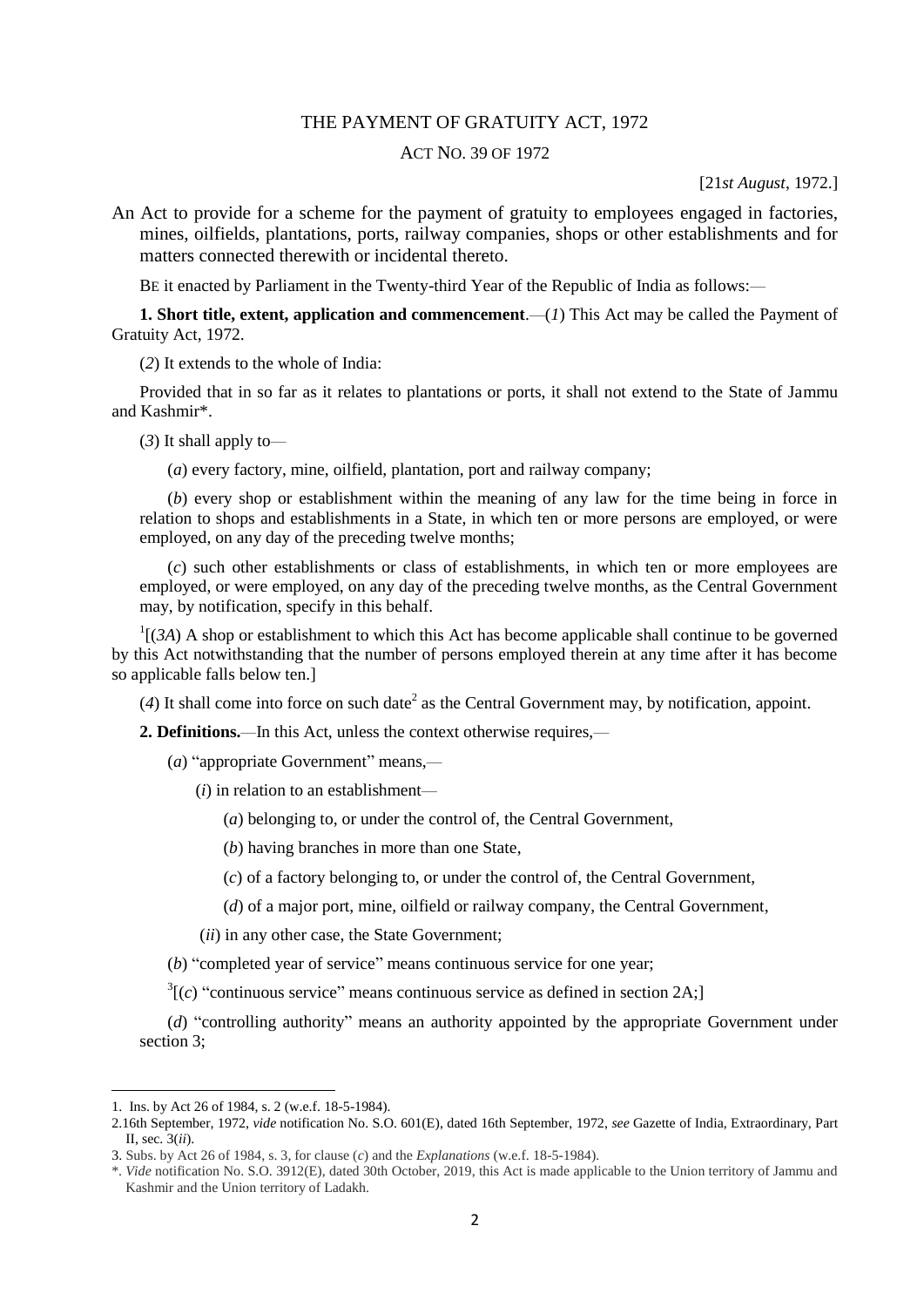$\Gamma^1(e)$  "employee" means any person (other than an apprentice) who is employed for wages, whether the terms of such employment are express or implied, in any kind of work, manual or otherwise, in or in connection with the work of a factory, mine, oilfield, plantation, port, railway company, shop or other establishment to which this Act applies, but does not include any such person who holds a post under the Central Government or a State Government and is governed by any other Act or by any rules providing for payment of gratuity;]

(*f*) "employer" means, in relation to any establishment, factory, mine, oilfield, plantation, port, railway company or shop—

(*i*) belonging to, or under the control of, the Central Government or a State Government, a person or authority appointed by the appropriate Government for the supervision and control of employees, or where no person or authority has been so appointed, the head of the Ministry or the Department concerned,

(*ii*) belonging to, or under the control of, any local authority, the person appointed by such authority for the supervision and control of employees or where no person has been so appointed, the chief executive officer of the local authority,

(*iii*) in any other case, the person, who, or the authority which, has the ultimate control over the affairs of the establishment, factory, mine, oilfield, plantation, port, railway company or shop, and where the said affairs are entrusted to any other person, whether called a manager, managing director or by any other name, such person;

(*g*) "factory" has the meaning assigned to it in clause (*m*) of section 2 of the Factories Act, 1948 (63 of 1948);

(*h*) "family", in relation to an employee, shall be deemed to consist of—

(*i*) in the case of a male employee, himself, his wife, his children, whether married or unmarried, his dependent parents  $2$ [and the dependent parents of his wife and the widow] and children of his predeceased son, if any,

(*ii*) in the case of a female employee, herself, her husband, her children, whether married or unmarried, her dependent parents and the dependent parents of her husband and the widow and children of her predeceased son, if any:

 $3*$  $*$  \*  $*$  \*  $*$  \*  $*$  \*

*Explanation.*—Where the personal law of an employee permits the adoption by him of a child, any child lawfully adopted by him shall be deemed to be included in his family, and where a child of an employee has been adopted by another person and such adoption is, under the personal law of the person making such adoption, lawful, such child shall be deemed to be excluded from the family of the employee;

(*i*) "major port" has the meaning assigned to it in clause (*8*) of section 3 of the Indian Ports Act, 1908 (15 of 1908);

(*j*) "mine" has the meaning assigned to it in clause (*j*) of sub-section (*1*) of section 2 of the Mines Act, 1952 (35 of 1952);

 $<sup>4</sup>$ [(k) "notification" means a notification published in the Official Gazette and the expression</sup> "notified" shall be construed accordingly];

(*l*) "oilfield" has the meaning assigned to it in clause (*e*) of section 3 of the Oilfields (Regulation and Development) Act, 1948 (53 of 1948);

<sup>1.</sup> Subs. by Act 47 of 2009, s. 2, for clause (*e*) (w.e.f. 3-4-1997).

<sup>2.</sup> Subs. by Act 22 of 1987, s. 2, for "and the widow" (w.e.f. 1-10-1987).

<sup>3.</sup> The proviso omitted by s. 2, *ibid*. (w.e.f. 1-10-1987).

<sup>4.</sup> Subs. by Act 12 of 2018, s. 2, for clause (*k*) (w.e.f. 29-3-2018).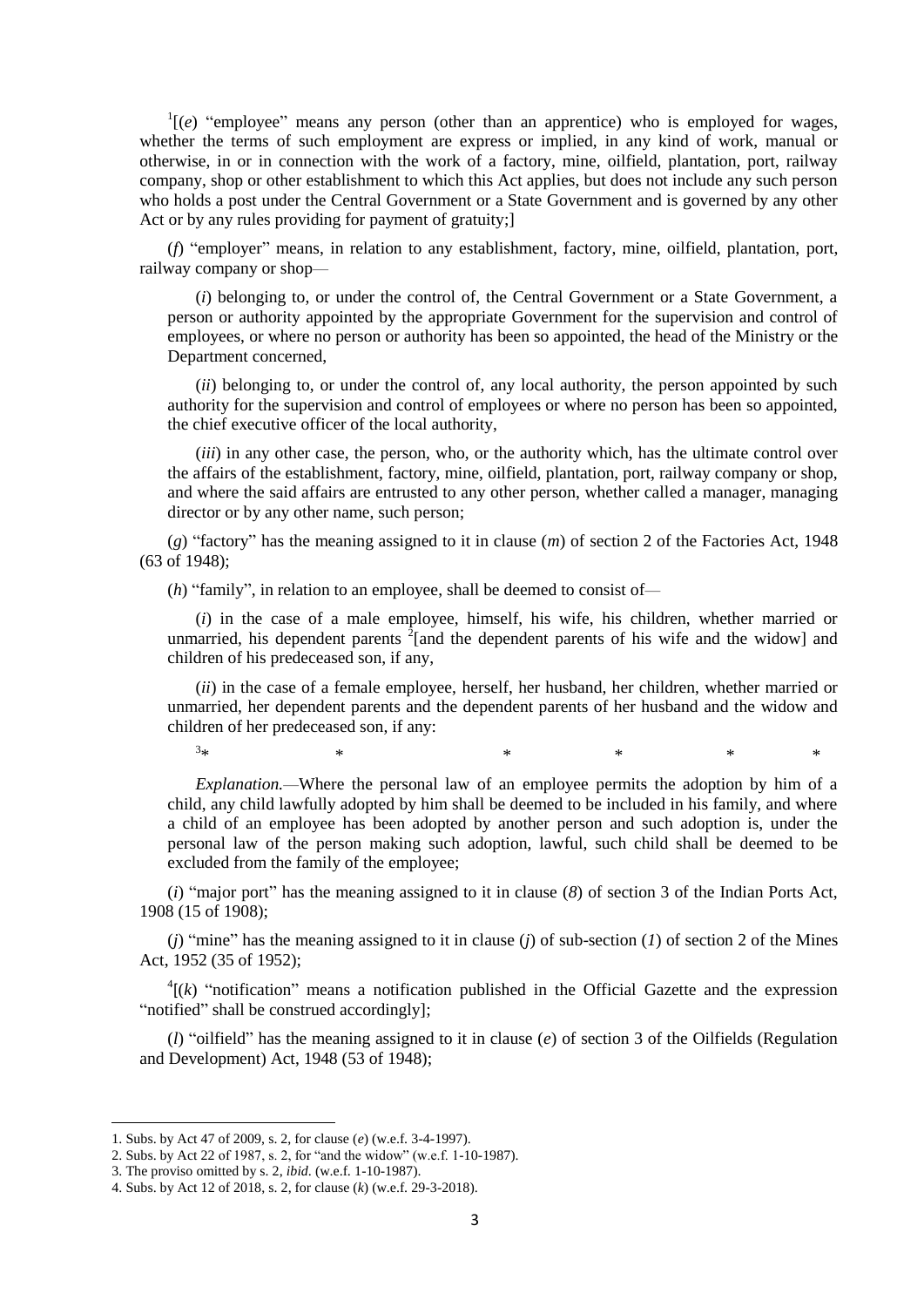(*m*) "plantation" has the meaning assigned to it in clause (*f*) of section 2 of the PlantationsLabour Act, 1951 (69 of 1951);

(*n*) "port" has the meaning assigned to it in clause (*4*) of section 3 of the Indian Ports Act, 1908 (15 of 1908);

(*o*) "prescribed" means prescribed by rules made under this Act;

(*p*) "railway company" has the meaning assigned to it in clause (*5*) of section 3 of the Indian Railways Act, 1890 (9 of 1890);

(*q*) "retirement" means termination of the service of an employee otherwise than on superannuation;

 $\frac{1}{1}(r)$  "superannuation", in relation to an employee, means the attainment by the employee of such age as is fixed in the contract or conditions of service as the age on the attainment of which the employee shall vacate the employment;]

(*s*) "wages" means all emoluments which are earned by an employee while on duty or on leave in accordance with the terms and conditions of his employment and which are paid or are payable to him in cash and includes dearness allowance but does not include any bonus, commission, house rent allowance, overtime wages and any other allowance.

2 [**2A. Continuous service.**—For the purposes of this Act,—

(*1*) an employee shall be said to be in continuous service for a period if he has, for that period, been in uninterrupted service, including service which may be interrupted on account of sickness, accident, leave, absence from duty without leave (not being absence in respect of which an order <sup>3\*\*\*</sup> treating the absence as break in service has been passed in accordance with the standing orders, rules or regulations governing the employees of the establishment), lay-off, strike or a lock-out or cessation of work not due to any fault of the employee, whether such uninterrupted or interrupted service was rendered before or after the commencement of this Act;

(*2*) where an employee (not being an employee employed in a seasonal establishment) is not in continuous service within the meaning of clause (*1*), for any period of one year or six months, he shall be deemed to be in continuous service under the employer—

(*a*) for the said period of one year, if the employee during the period of twelve calendar months preceding the date with reference to which calculation is to be made, has actually worked under the employer for not less than—

(*i*) one hundred and ninety days, in the case of an employee employed below the ground in a mine or in an establishment which works for less than six days in a week; and

(*ii*) two hundred and forty days, in any other case;

(*b*) for the said period of six months, if the employee during the period of six calendar months preceding the date with reference to which the calculation is to be made, has actually worked under the employer for not less than—

(*i*) ninety-five days, in the case of an employee employed below the ground in a mine or in an establishment which works for less than six days in a week; and

(*ii*) one hundred and twenty days, in any other case.

<sup>1.</sup> Subs. by Act 25 of 1984, s. 2, for clause (*r*) (w.e.f. 1-7-1984).

<sup>2.</sup> Ins. by Act 26 of 1984, s. 4 (w.e.f. 18-5-1984).

<sup>3.</sup> The words "imposing a punishment or penalty or" omitted by Act 22 of 1987, s. 3 (w.e.f. 1-10-1987).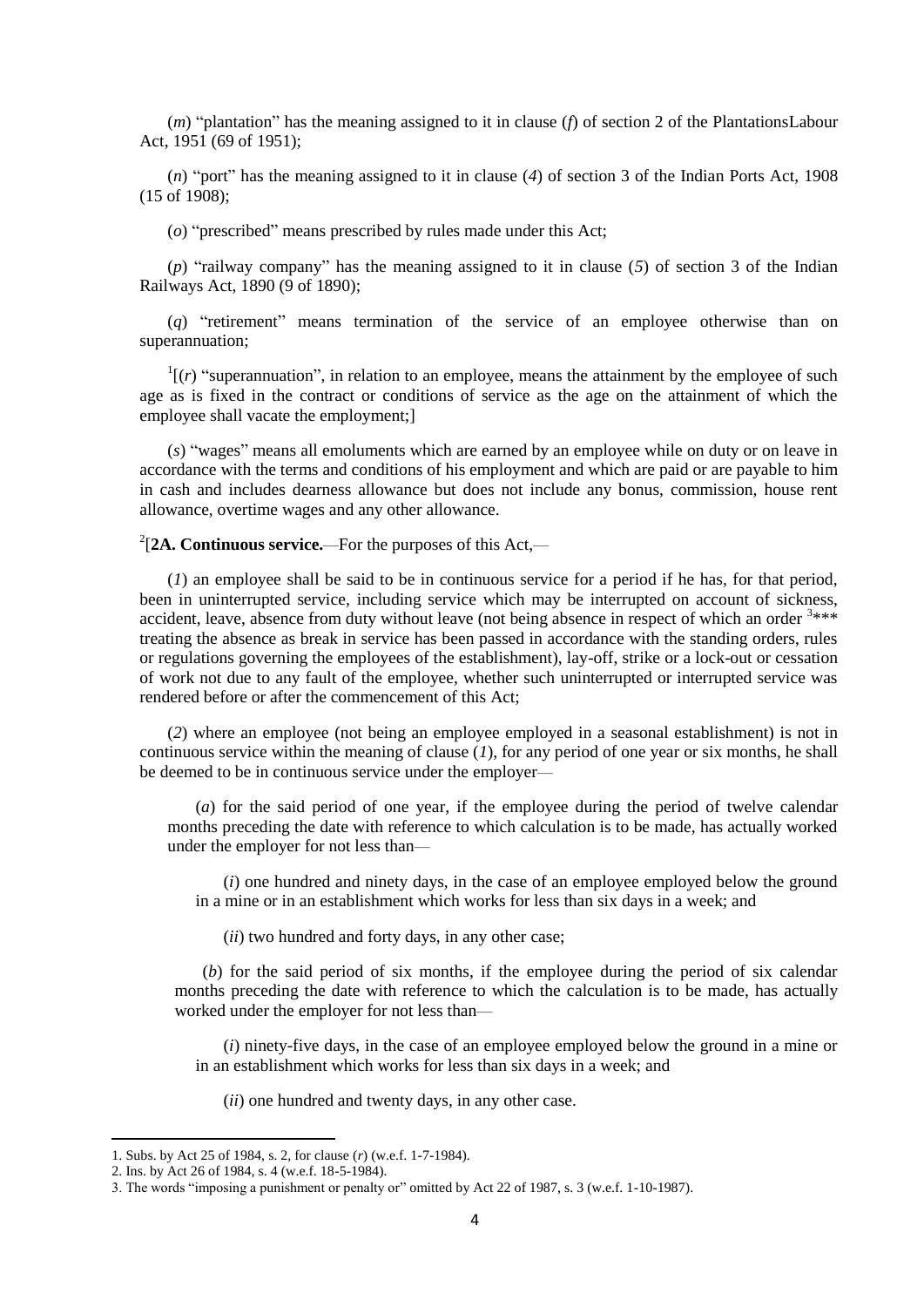<sup>1</sup>[*Explanation*.—For the purposes of clause (2), the number of days on which an employee has actually worked under an employer shall include the days on which—

(*i*) he has been laid-off under an agreement or as permitted by standing orders made under the Industrial Employment (Standing Orders) Act, 1946 (20 of 1946), or under the Industrial Disputes Act, 1947 (14 of 1947), or under any other law applicable to the establishment;

(*ii*) he has been on leave with full wages, earned in the previous year;

(*iii*) he has been absent due to temporary disablement caused by accident arising out of and in the course of his employment; and

(*iv*) in the case of a female, she has been on maternity leave; so, however, that the total period of such maternity leave does not exceed  $2$ [such period as may be notified by the Central Government from time to time];]

(*3*) where an employee, employed in a seasonal establishment, is not in continuous service within the meaning of clause (*1*), for any period of one year or six months, he shall be deemed to be in continuous service under the employer for such period if he has actually worked for not less than seventy-five per cent. of the number of days on which the establishment was in operation during such period.]

**3. Controlling authority.**—The appropriate Government may, by notification, appoint any officer to be a controlling authority, who shall be responsible for the administration of this Act and different controlling authorities may be appointed for different areas.

**4. Payment of gratuity.**—(*1*) Gratuity shall be payable to an employee on the termination of his employment after he has rendered continuous service for not less than five years,—

(*a*) on his superannuation, or

- (*b*) on his retirement or resignation, or
- (*c*) on his death or disablement due to accident or disease:

Provided that the completion of continuous service of five years shall not be necessary where the termination of the employment of any employee is due to death or disablement:

<sup>3</sup>[Provided further that in the case of death of the employee, gratuity payable to him shall be paid to his nominee or, if no nomination has been made, to his heirs, and where any such nominees or heirs is a minor, the share of such minor, shall be deposited with the controlling authority who shall invest the same for the benefit of such minor in such bank or other financial institution, as may be prescribed, until such minor attains majority.]

*Explanation.*—For the purposes of this section, disablement means such disablement as incapacitates an employee for the work which he was capable of performing before the accident or disease resulting in such disablement.

(*2*) For every completed year of service or part thereof in excess of six months, the employer shall pay gratuity to an employee at the rate of fifteen days' wages based on the rate of wages last drawn by the employee concerned:

Provided that in the case of a piece-rated employee, daily wages shall be computed on the average of the total wages received by him for a period of three months immediately preceding the termination of his employment, and, for this purpose, the wages paid for any overtime work shall not be taken into account:

<sup>1.</sup> *Explanation* inserted by Act 22 of 1987, s. 3 (w.e.f. 1-10-1987).

<sup>2.</sup> Subs. by Act 12 of 2018, s. 3, for "twelve weeks" (w.e.f. 29-3-2018).

<sup>3.</sup> Subs. by Act 22 of 1987, s. 4, for the second proviso (w.e.f. 1-10-1987).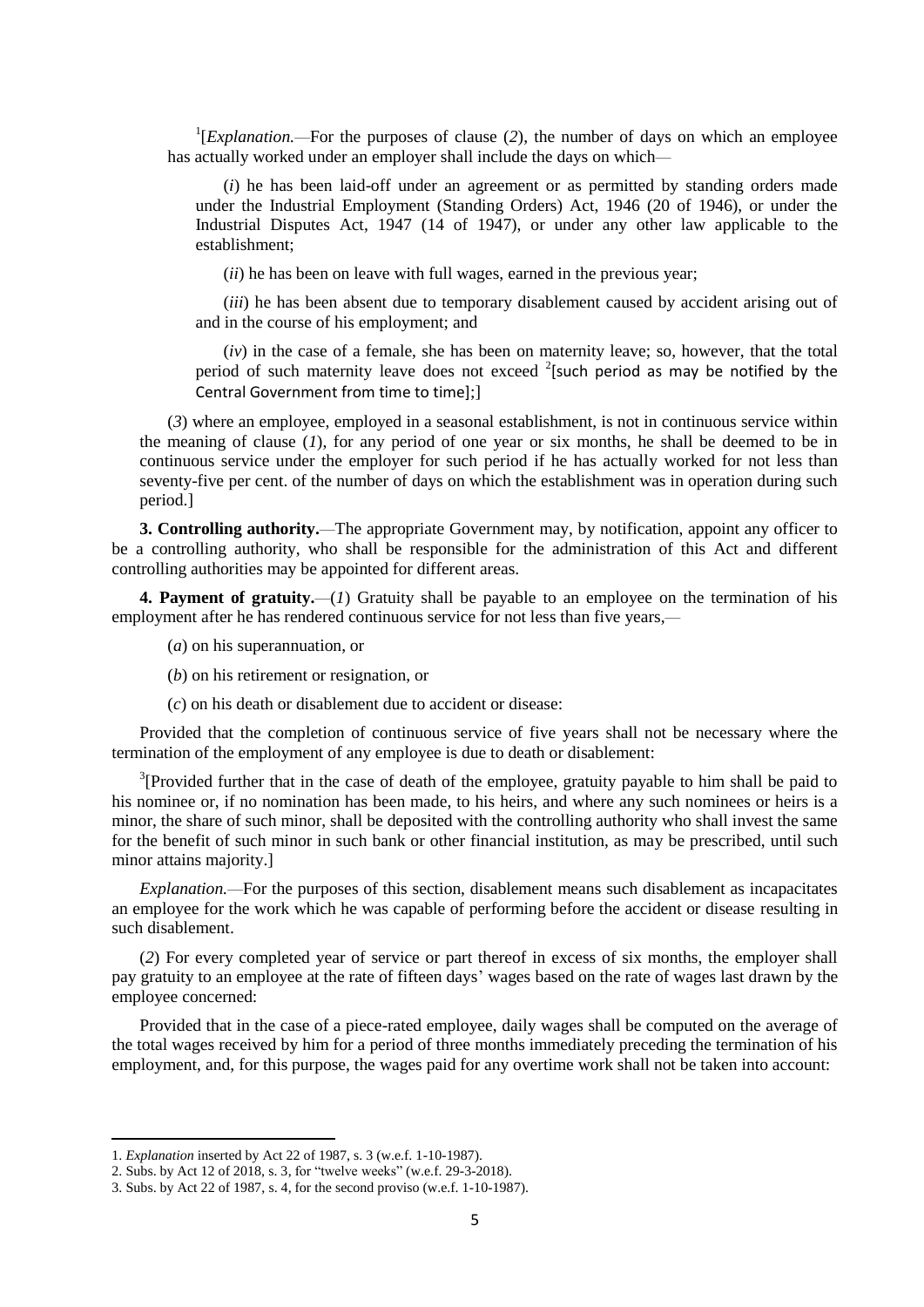Provided further that in the case of  $\frac{1}{2}$  [an employee who is employed in a seasonal establishment and who is not so employed throughout the year], the employer shall pay the gratuity at the rate of seven days' wages for each season.

 $2$ [*Explanation*.—In the case of a monthly rated employee, the fifteen days' wages shall be calculated by dividing the monthly rate of wages last drawn by him by twenty-six and multiplying the quotient by fifteen.]

(3) The amount of gratuity payable to an employee shall not exceed  $3$ <sup>[4</sup>[such amount as may be notified by the Central Government from time to time] ].

(*4*) For the purpose of computing the gratuity payable to an employee who is employed, after his disablement, on reduced wages, his wages for the period preceding his disablement shall be taken to be the wages received by him during that period, and his wages for the period subsequent to his disablement shall be taken to be the wages as so reduced.

(*5*) Nothing in this section shall affect the right of an employee receive better terms of gratuity under any award or agreement or contract with the employer.

(*6*) Notwithstanding anything contained in sub-section (*1*),—

(*a*) the gratuity of an employee, whose services have been terminated for any act, wilful omission or negligence causing any damage or loss to, or destruction of, property belonging to the employer, shall be forfeited to the extent of the damage or loss so caused;

(*b*) the gratuity payable to an employee  $\frac{5}{7}$  [may be wholly or partially forfeited]—

(*i*) if the services of such employee have been terminated for his riotous or disorderly conduct or any other act violence on his part, or

(*ii*) if the services of such employee have been terminated for any act which constitutes an offence involving moral turpitude, provided that such offence is committed by him in the course of his employment.

 $6*$  $*$   $*$   $*$   $*$   $*$   $*$ 

<sup>7</sup>[4A. Compulsory insurance.—(*1*) With effect from such date as may be notified by the appropriate Government in this behalf, every employer, other than an employer or an establishment belonging to, or under the control of, the Central Government or a State Government, shall, subject to the provisions of sub-section (*2*), obtain an insurance in the manner prescribed, for his liability for payment towards the gratuity under this Act, from the Life Insurance Corporation of India established under the Life Insurance Corporation of India Act, 1956 (31 of 1956) or any other prescribed insurer:

Provided that different dates may be appointed for different establishments or class of establishments or for different areas.

(*2*) The appropriate Government may, subject to such conditions as may be prescribed, exempt every employer who had already established an approved gratuity fund in respect of his employees and who desires to continue such arrangement, and every employer employing five hundred or more persons who establishes an approved gratuity fund in the manner prescribed from the provisions of sub-section (*1*).

(*3*) For the purpose of effectively implementing the provisions of this section, every employer shall within such time as may be prescribed get his establishment registered with the controlling authority in the prescribed manner and no employer shall be registered under the provisions of this section unless he

1

<sup>1.</sup> Subs. by Act 25 of 1984, s. 3, for "an employee employed in a seasonal establishment" (w.e.f. 1-7-1984).

<sup>2.</sup> *Explanation* inserted by Act 22 of 1987, s. 4 (w.e.f. 1-10-1987).

<sup>3.</sup> Subs. by Act 15 of 2010, s. 2, for "three lakhs and fifty thousand rupees" (w.e.f 24-5-2010).

<sup>4.</sup> Subs. by Act 12 of 2018, s. 4, for "ten lakh rupees" (w.e.f. 29-3-2018).

<sup>5.</sup> Subs. by Act 25 of 1984, s. 3, for "shall be wholly forfeited" (w.e.f. 1-7-1984).

<sup>6.</sup> Sub-section (*7*) omitted by Act 34 of 1994, s. 3 (w.e.f 24-5-1994).

<sup>7.</sup> Ins. by Act 22 of 1987, s. 5 (w.e.f. 1-10-1987).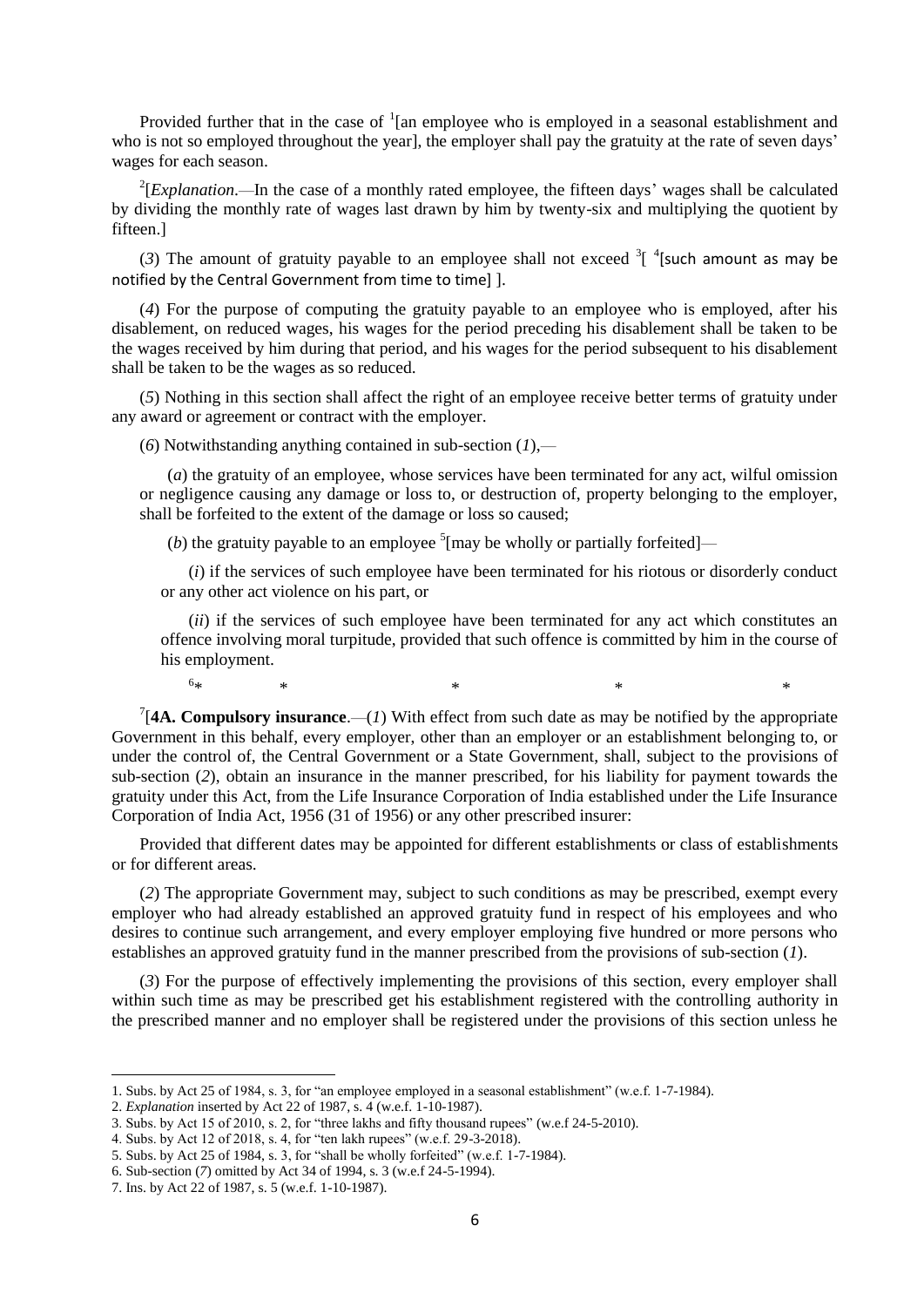has taken an insurance referred to in sub-section (*1*) or has established an approved gratuity fund referred to in sub-section (*2*).

(*4*) The appropriate Government may, by notification, make rules to give effect to the provisions of this section and such rules may provide for the composition of the Board of Trustees of the approved gratuity fund and for the recovery by the controlling authority of the amount of the gratuity payable to an employee from the Life Insurance Corporation of India or any other insurer with whom an insurance has been taken under sub-section (*1*), or as the case may be, the Board of Trustees of the approved gratuity fund.

(*5*) Where an employer fails to make any payment by way of premium to the insurance referred to in sub-section (*1*) or by way of contribution to an approved gratuity fund referred to in sub-section (*2*), he shall be liable to pay the amount of gratuity due under this Act (including interest, if any, for delayed payments) forthwith to the controlling authority.

(*6*) Whoever contravenes the provisions of sub-section (*5*) shall be punishable with fine which may extend to ten thousand rupees and in the case of a continuing offence with a further fine which may extend to one thousand rupees for each day during which the offence continues.

*Explanation.*—In this section "approved gratuity fund" shall have the same meaning as in clause (*5*) of section 2 of the Income-tax Act, 1961 (43 of 1961).]

**5. Power to exempt.**  $-1$ [(*1*)] The appropriate Government may, by notification, and subject to such conditions as may be specified in the notification, exempt any establishment, factory, mine, oilfield, plantation, port, railway company or shop to which this Act applies from the operation of the provisions of this Act if, in the opinion of the appropriate Government, the employees in such establishment, factory, mine, oilfield, plantation, port, railway company or shop are in receipt of gratuity or pensionary benefits not less favourable than the benefits conferred under this Act.

 $2(2)$  The appropriate Government may, by notification and subject to such conditions as may be specified in the notification, exempt any employee or class of employees employed in any establishment, factory, mine, oilfield, plantation, port, railway company or shop to which this Act applies from the operation of the provisions of this Act, if, in the opinion of the appropriate Government, such employee or class of employees are in receipt of gratuity or pensionary benefits not less favourable than the benefits conferred under this Act.]

 $3(3)$  A notification issued under sub-section (*1*) or sub-section (*2*) may be issued retrospectively a date not earlier than the date of commencement of this Act, but no such notification shall be issued so as to prejudicially affect the interests of any person.]

**6. Nomination.**—(*1*) Each employee, who has completed one year of service, shall make, within such time, in such form and in such manner, as may be prescribed, nomination for the purpose of the second proviso to sub-section (*1*) of section 4.

(*2*) An employee may, in his nomination, distribute the amount of gratuity payable to him under this Act amongst more than one nominee.

(*3*) If an employee has a family at the time of making a nomination, the nomination shall be made in favour of one or more members of his family, and any nomination made by such employee in favour of a person who is not a member of his family shall be void.

(*4*) If at the time of making a nomination the employee has no family, the nomination may be made in favour of any person or persons but if the employee subsequently acquires a family, such nomination shall forthwith become invalid and the employee shall make, within such time as may be prescribed, a fresh nomination in favour of one or more members of his family.

<sup>1.</sup> Section 5 renumbered as sub-section (*1*) thereof by Act 26 of 1984, s. 5 (w.e.f. 18-5-1984).

<sup>2.</sup> Ins. by s. 5, *ibid*. (w.e.f. 18-5-1984).

<sup>3.</sup> Ins. by Act 22 of 1987, s. 6 (w.e.f. 1-10-1987).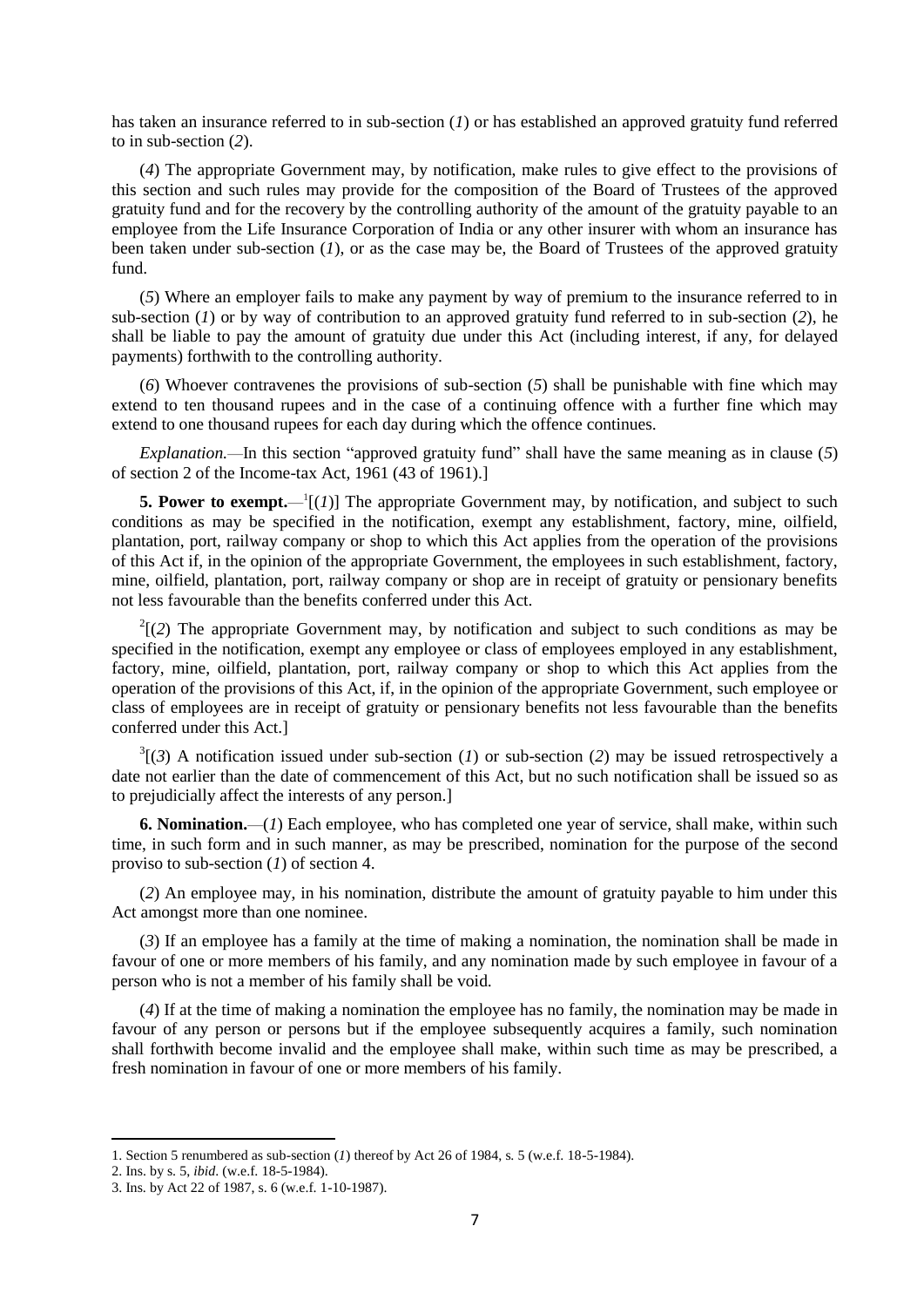(*5*) A nomination may, subject to the provisions of sub-sections (*3*) and (*4*), be modified by an employee at any time, after giving to his employer a written notice in such form and in such manner as may be prescribed, of his intention to do so.

(*6*) If a nominee predeceases the employee, the interest of the nominee shall revert to the employee who shall make a fresh nomination, in the prescribed form, in respect of such interest.

(*7*) Every nomination, fresh nomination or alteration of nomination, as the case may be, shall be sent by the employee to his employer, who shall keep the same in his safe custody.

**7. Determination of the amount of gratuity.**—(*1*) A person who is eligible for payment of gratuity under this Act or any person authorised, in writing, to act on his behalf shall send a written application to the employer, within such time and in such form, as may be prescribed, for payment of such gratuity.

(*2*) As soon as gratuity becomes payable, the employer shall, whether an application referred to in sub-section (*1*) has been made or not, determine the amount of gratuity and give notice in writing to the person to whom the gratuity is payable and also to the controlling authority specifying the amount of gratuity so determined.

 $\Gamma$ [(3) The employer shall arrange to pay the amount of gratuity within thirty days from the date it becomes payable to the person to whom the gratuity is payable.

(*3A*) If the amount of gratuity payable under sub-section (*3*) is not paid by the employer within the period specified in sub-section (*3*), the employer shall pay, from the date on which the gratuity becomes payable to the date on which it is paid, simple interest at such rate, not exceeding the rate notified by the Central Government from time to time for repayment of long-term deposits, as that Government may, by notification specify:

Provided that no such interest shall be payable if the delay in the payment is due to the fault of the employee and the employer has obtained permission in writing from the controlling authority for the delayed payment on this ground.]

 $(4)(a)$  If there is any dispute as to the amount of gratuity payable to an employee under this Act or as to the admissibility of any claim of, or in relation to, an employee for payment of gratuity, or as to the person entitled to receive the gratuity, the employer shall deposit with the controlling authority such amount as he admits to be payable by him as gratuity.

 $3(6)$  Where there is a dispute with regard to any matter or matters specified in clause (*a*), the employer or employee or any other person raising the dispute may make an application to the controlling authority for deciding the dispute.]

 $*$   $*$   $*$   $*$   $*$   $*$   $*$ 

 ${}^{4}$ [(*c*) The controlling authority shall, after due inquiry and after giving the parties to the dispute a reasonable opportunity of being heard, determine the matter or matters in dispute and if, as a result of such inquiry any amount is found to be payable to the employee, the controlling authority shall direct the employer to pay such amount or, as the case may be, such amount as reduced by the amount already deposited by the employer.]

 $<sup>5</sup>[(d)]$  The controlling authority shall pay the amount deposited, including the excess amount, if any,</sup> deposited by the employer, to the person entitled thereto.

 $^{6}$ [(*e*)] As soon as may be after a deposit is made under clause (*a*), the controlling authority shall pay the amount of the deposit—

(*i*) to the applicant where he is the employee; or

 $2_{\ast}$ 

<sup>1.</sup> Subs. by Act 22 of 1987, s. 7, for sub-section (*3*) (w.e.f. 1-10-1987).

<sup>2.</sup> The *Explanation* omitted by Act 25 of 1984, s. 4 (w.e.f. 1-7-1984).

<sup>3.</sup> Ins. by s. 4, *ibid*. (w.e.f. 1-7-1984).

<sup>4.</sup> Subs. by s. 4, *ibid*., for clause (*c*) (w.e.f. 1-7-1984).

<sup>5.</sup> Clause (*c*) re-lettered as clause (*d*) thereof by s. 4, *ibid.* (w.e.f. 1-7-1984).

<sup>6.</sup> Clause (*d*) re-lettered as clause (*e*) thereof by s. 4, *ibid*. (w.e.f. 1-7-1984).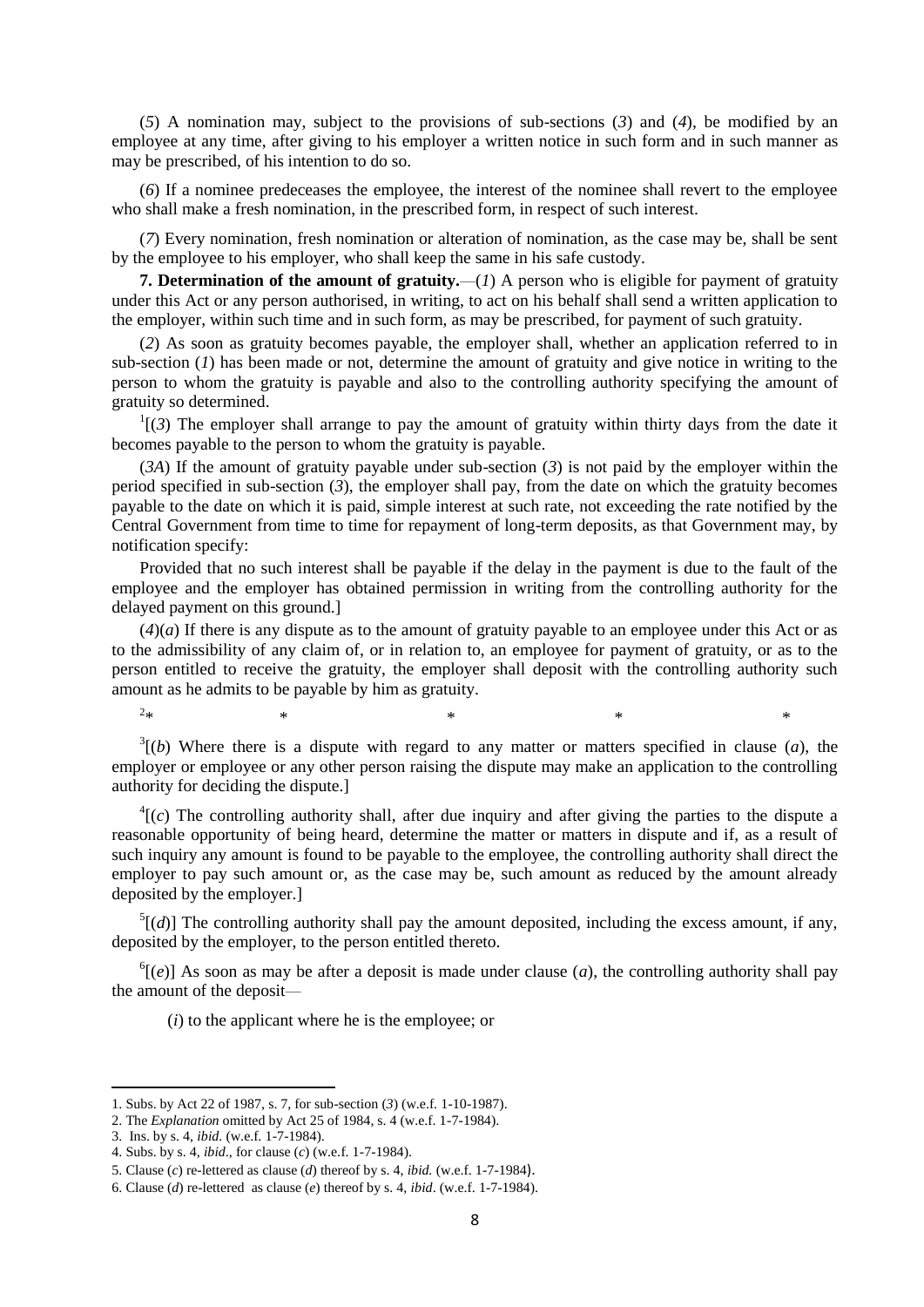$(ii)$  where the applicant is not the employee, to the  $\frac{1}{1}$  [nominee or, as the case may be, the guardian of such nominee or] heir of the employee if the controlling authority is satisfied that there is no dispute as to the right of the applicant to receive the amount of gratuity.

(*5*) For the purpose of conducting an inquiry under sub-section (*4*), the controlling authority shall have the same powers as are vested in a court, while trying a suit, under the Code of Civil Procedure, 1908 (5 of 1908), in respect of the following matters, namely:—

(*a*) enforcing the attendance of any person or examining him on oath;

(*b*) requiring the discovery and production of documents;

(*c*) receiving evidence on affidavits;

(*d*) issuing commissions for the examination of witnesses.

(*6*) Any inquiry under this section shall be a judicial proceeding within the meaning of sections 193 and 228, and for the purpose of section 196, of the Indian Penal Code (45 of 1860).

(*7*) Any person aggrieved by an order under sub-section (*4*) may, within sixty days from the date of the receipt of the order, prefer an appeal to the appropriate Government or such other authority as may be specified by the appropriate Government in this behalf:

Provided that the appropriate Government or the appellate authority, as the case may be, may, if it is satisfied that the appellant was prevented by sufficient cause from preferring the appeal within the said period of sixty days, extend the said period by a further period of sixty days:

<sup>2</sup>[Provided further that no appeal by an employer shall be admitted unless at the time of preferring the appeal, the appellant either produces a certificate of the controlling authority to the effect that the appellant has deposited with him an amount equal to the amount of gratuity required to be deposited under sub-section (*4*), or deposits with the appellate authority such amount.]

(*8*) The appropriate Government or the appellate authority, as the case may be, may, after giving the parties to the appeal a reasonable opportunity of being heard, confirm, modify or reverse the decision of the controlling authority.

 $3$ [7A. Inspectors.—(*1*) The appropriate Government may, by notification, appoint as many Inspectors, as it deems fit, for the purposes of this Act.

(*2*) The appropriate Government may, by general or special order, define the area to which the authority of an Inspector so appointed shall extend and where two or more Inspectors are appointed for the same area, also provide by such order, for the distribution or allocation of work to be performed by them under this Act.

(*3*) Every Inspector shall be deemed to be a public servant within the meaning of section 21 of the Indian Penal Code (45 of 1860).

**7B. Powers of Inspectors.**—(*1*) Subject to any rules made by the appropriate Government in this behalf, an Inspector may, for the purpose of ascertaining whether any of the provisions of this Act or the conditions, if any, of any exemption granted thereunder, have been complied with, exercise all or any of the following powers, namely:—

(*a*) require an employer to furnish such information as he may consider necessary;

(*b*) enter and inspect, at all reasonable hours, with such assistants (if any), being persons in the service of the Government or local or any public authority, as he thinks fit, any premises of or place in any factory, mine, oilfield, plantation, port, railway company, shop or other establishment to which this Act, applies, for the purpose of examining any register, record or notice or other document required to be kept or exhibited under this Act or the rules made thereunder, or otherwise kept or

<sup>1.</sup> Subs. by Act 25 of 1984, s. 4, for "nominee" (w.e.f. 1-7-1984).

<sup>2.</sup> The proviso ins. by s. 4, *ibid*. (w.e.f. 1-7-1984).

<sup>3.</sup> Ins. by s. 5, *ibid*. (w.e.f. 1-7-1984).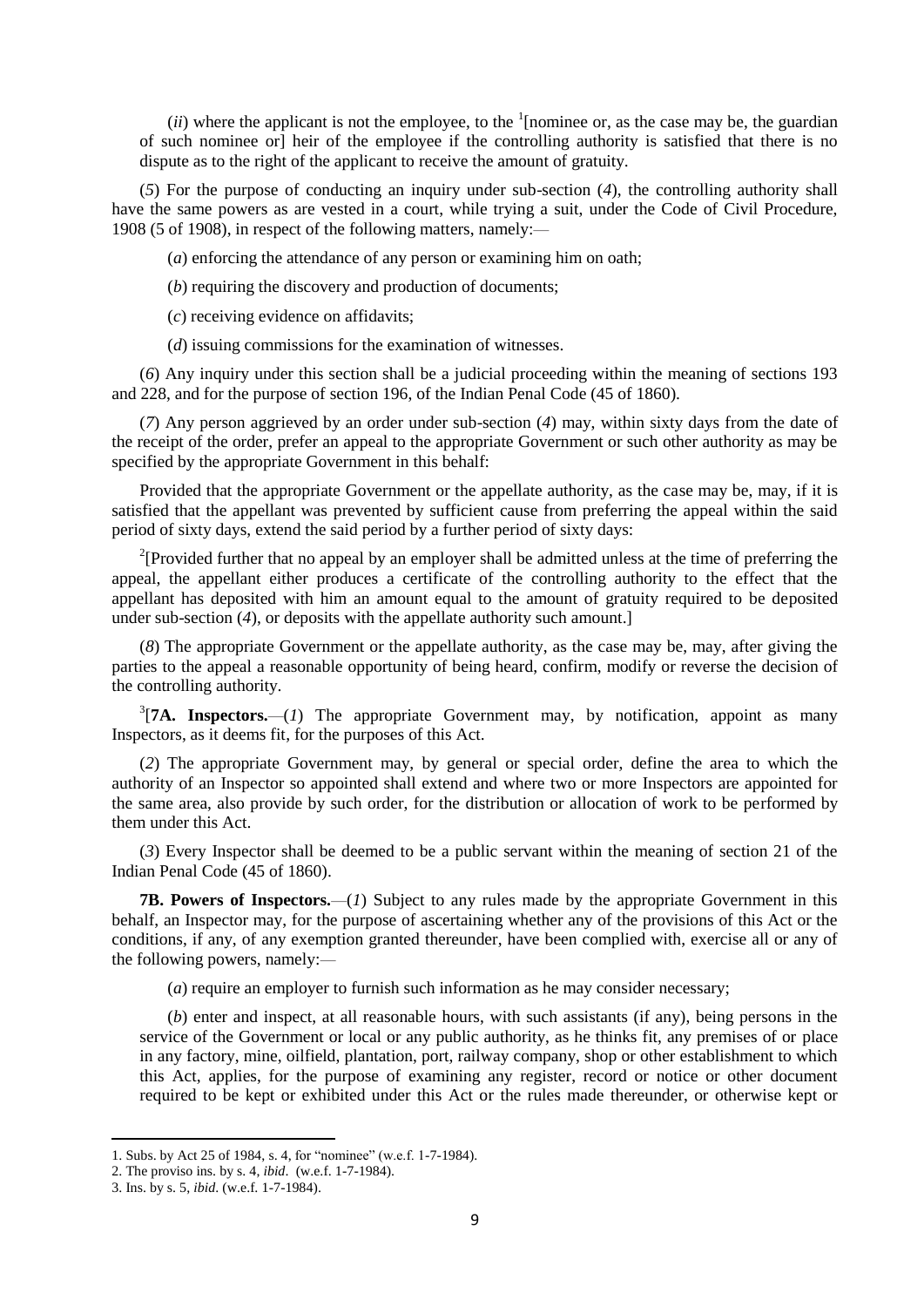exhibited in relation to the employment of any person or the payment of gratuity to the employees, and require the production thereof for inspection;

(*c*) examine with respect to any matter relevant to any of the purposes aforesaid, the employer or any person whom he finds in such premises or place and who, he has reasonable cause to believe, is an employee employed therein;

(*d*) make copies of, or take extracts from, any register, record, notice or other document, as he may consider relevant, and where he has reason to believe that any offence under this Act has been committed by an employer, search and seize with such assistance as he may think fit, such register, record, notice or other document as he may consider relevant in respect of that offence;

(*e*) exercise such other powers as may be prescribed.

(*2*) Any person required to produce any register, record, notice or other document or to give any information by an Inspector under sub-section (*1*) shall be deemed to be legally bound to do so within the meaning of sections 175 and 176 of the Indian Penal Code (45 of 1860).

(*3*) The provisions of the Code of Criminal Procedure, 1973 (2 of 1974) shall so far as may be, apply to any search or seizure under this section as they apply to any search or seizure made under the authority of a warrant issued under section 94 of that Code.]

**8. Recovery of gratuity**.—If the amount of gratuity payable under this Act is not paid by the employer, within the prescribed time, to the person entitled thereto, the controlling authority shall, on an application made to it in this behalf by the aggrieved person, issue a certificate for that amount to the Collector, who shall recover the same, together with compound interest thereon  ${}^{1}$ [at such rate as the Central Government may, by notification, specify], from the date of expiry of the prescribed time, as arrears of land revenue and pay the same to the person entitled thereto:

<sup>2</sup>[Provided that the controlling authority shall, before issuing a certificate under this section, give the employer a reasonable opportunity of showing cause against the issue of such certificate:

Provided further that the amount of interest payable under this section shall, in no case exceed the amount of gratuity payable under this Act.]

**9. Penalties.**—(*1*) Whoever, for the purpose of avoiding any payment to be made by himself under this Act or of enabling any other person to avoid such payment, knowingly makes or causes to be made any false statement or false representation shall be punishable with imprisonment for a term which may extend to six months, or with fine which may extend to  $\frac{3}{2}$  [ten thousand rupees], or with both.

(*2*) An employer who contravenes, or makes default in complying with, any of the provisions of this Act or any rule or order made thereunder shall be punishable with imprisonment for a term <sup>4</sup>[which shall not be less than three months but which may extend to one year, or with fine which shall not be less than ten thousand rupees but which may extend to twenty thousand rupees, or with both]:

Provided that where the offence relates to non-payment of any gratuity payable under this Act, the employer shall be punishable with imprisonment for a term which shall not be less than  $\frac{1}{5}$  [six months but which may extend to two years] unless the court trying the offence, for reasons to be recorded by it in writing, is of opinion that a lesser term of imprisonment or the imposition of a fine would meet the ends of justice.

**10. Exemption of employer from liability in certain cases**.—Where an employer is charged with an offence punishable under this Act, he shall be entitled, upon complaint duly made by him and on giving to the complainant not less than three clear days' notice in writing of his intention to do so, to have any other person whom he charges as the actual offender brought before the court at the time appointed for

1

<sup>1.</sup> Subs. by Act 22 of 1987, s. 8, for "at the rate of nine per cent. per annum" (w.e.f. 1-10-1987).

<sup>2.</sup> The provisos inserted by s. 8, *ibid*. (w.e.f. 1-10-1987).

<sup>3.</sup> Subs. by s. 9, *ibid*., for "one thousand rupees" (w.e.f. 1-10-1987).

<sup>4.</sup> Subs. by s. 9, *ibid*., for certain words (w.e.f. 1-10-1987).

<sup>5.</sup> Subs. by s. 9, *ibid*., for "three months" (w.e.f. 1-10-1987).